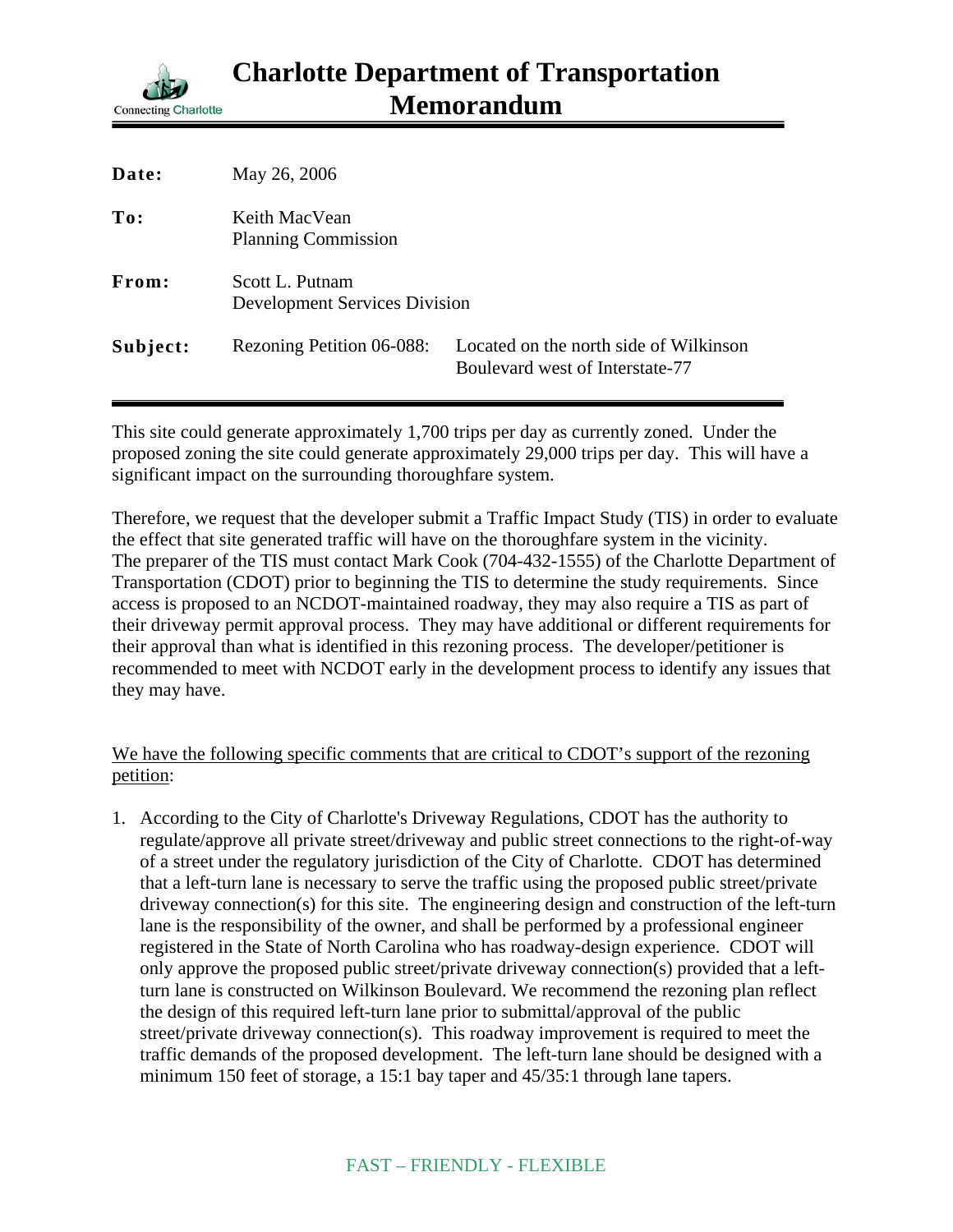Keith MacVean May 26, 2006 Page 2 of 3

2. A meeting was held with the petitioner/developer to discuss the network of the proposed streets, the location of the main access point, and the integration of transit with the proposed development. It was concluded that a revised site plan would be submitted for our review, and once we receive that site plan we will provide more specific comments.

We have the following specific comments that are important to CDOT's support of the rezoning petition. We would like the petitioner to give serious consideration to these comments/requests. These may require coordination with related CMPC issues.

- 1. Roadway improvements should include 6' sidewalks and 8' planting strips on Wilkinson Boulevard, Suttle Avenue, Gay Street, Ison Street and the proposed public street.
- 2. Intersection improvements for pedestrians at all signalized intersections are recommended to include crosswalks, pedestrian countdown signals and directional wheelchair ramps.
- 3. A bicycle/pedestrian connection should be provided to connect to the Stewart Creek Greenway.
- 4. Site plan should reflect installation of a complete sidewalk network that provides internal pedestrian circulation as well as pedestrian access to and from Wilkinson Boulevard, Suttle Avenue, Gay Street, Ison Street and the proposed public and private street.

We have the following general comments that are provided to aid the petitioner in planning and subsequent permitting phases:

Wilkinson Boulevard is a commercial thoroughfare requiring a minimum of 150 feet of right-ofway. The developer/petitioner should convey right-of-way in fee simple title to meet this requirement, measuring 75 feet from the centerline of the roadway.

Adequate sight triangles must be reserved at the existing/proposed street entrance(s). Two 35' x 35' and two 10' x 70' sight triangles are required for the entrance(s) to meet requirements. All proposed trees, berms, walls, fences, and/or identification signs must not interfere with sight distance at the entrance(s). Such items should be identified on the site plan.

The proposed driveway connection(s) to Wilkinson Boulevard will require a driveway permit(s) to be submitted to CDOT and the North Carolina Department of Transportation for review and approval. The exact driveway location(s) and type/width of the driveway(s) will be determined by CDOT during the driveway permit process. The locations of the driveway(s) shown on the site plan are subject to change in order to align with driveway(s) on the opposite side of the street and comply with City Driveway Regulations and the City Tree Ordinance.